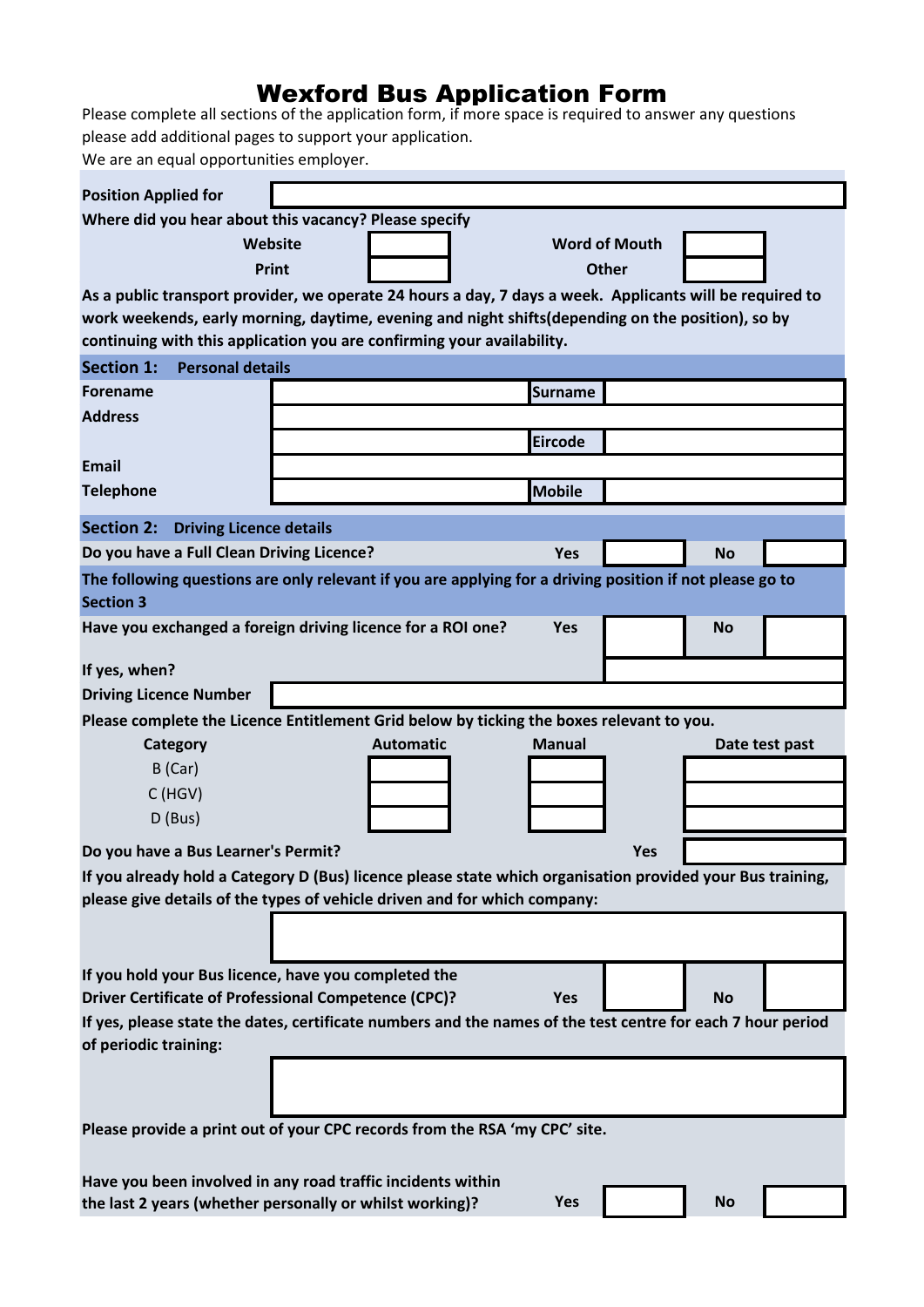|                                                                                                  |  | If yes, how many have you been involved in and please provide the detail of these?                          |                   |            |                         |           |               |
|--------------------------------------------------------------------------------------------------|--|-------------------------------------------------------------------------------------------------------------|-------------------|------------|-------------------------|-----------|---------------|
|                                                                                                  |  |                                                                                                             |                   |            |                         |           |               |
|                                                                                                  |  |                                                                                                             |                   |            |                         |           |               |
|                                                                                                  |  | Please provide full details of any endorsements or fixed penalties. You must declare any pending            |                   |            |                         |           |               |
|                                                                                                  |  | convictions/court appearances/driver awareness courses.                                                     |                   |            |                         |           |               |
| Date of                                                                                          |  | Offence (Inc. code)                                                                                         |                   | Date of    | <b>Disqualification</b> |           | <b>Points</b> |
| <b>Conviction</b>                                                                                |  |                                                                                                             |                   | offence    | Period / Fine           |           |               |
|                                                                                                  |  |                                                                                                             |                   |            |                         |           |               |
|                                                                                                  |  |                                                                                                             |                   |            |                         |           |               |
| revoked?                                                                                         |  | Has your Bus or Car Driving Licence ever been refused or<br>If yes, state the date, by whom and the reason: |                   | Yes        |                         | <b>No</b> |               |
|                                                                                                  |  |                                                                                                             |                   |            |                         |           |               |
|                                                                                                  |  |                                                                                                             |                   |            |                         |           |               |
|                                                                                                  |  |                                                                                                             |                   |            |                         |           |               |
|                                                                                                  |  | Have you ever been refused motor insurance cover?                                                           |                   | <b>Yes</b> |                         | <b>No</b> |               |
| If yes, please outline the circumstances:                                                        |  |                                                                                                             |                   |            |                         |           |               |
|                                                                                                  |  |                                                                                                             |                   |            |                         |           |               |
|                                                                                                  |  |                                                                                                             |                   |            |                         |           |               |
| <b>Yes</b><br><b>No</b><br>Have you ever lost your motor insurance no claims bonus?              |  |                                                                                                             |                   |            |                         |           |               |
| If yes, please outline the circumstances:                                                        |  |                                                                                                             |                   |            |                         |           |               |
|                                                                                                  |  |                                                                                                             |                   |            |                         |           |               |
| <b>Section 3: Employment History</b>                                                             |  |                                                                                                             |                   |            |                         |           |               |
| Most recent/current employer                                                                     |  |                                                                                                             |                   |            |                         |           |               |
| <b>Name and Address</b>                                                                          |  |                                                                                                             |                   |            |                         |           |               |
| <b>Job Title</b>                                                                                 |  | <b>Dates to and from</b>                                                                                    |                   |            |                         |           |               |
| <b>Responsibilities</b>                                                                          |  |                                                                                                             |                   |            |                         |           |               |
|                                                                                                  |  |                                                                                                             |                   |            |                         |           |               |
|                                                                                                  |  |                                                                                                             |                   |            |                         |           |               |
| <b>Previous Employment</b><br>Please include details of ANY periods of unemployment or studying. |  |                                                                                                             |                   |            |                         |           |               |
|                                                                                                  |  |                                                                                                             |                   |            |                         |           |               |
| <b>Name and Address</b><br><b>Job Title</b>                                                      |  |                                                                                                             | Dates to and from |            |                         |           |               |
| <b>Responsibilities</b>                                                                          |  |                                                                                                             |                   |            |                         |           |               |
|                                                                                                  |  |                                                                                                             |                   |            |                         |           |               |
| <b>Reason for leaving</b>                                                                        |  |                                                                                                             |                   |            |                         |           |               |
|                                                                                                  |  |                                                                                                             |                   |            |                         |           |               |
| <b>Name and Address</b>                                                                          |  |                                                                                                             |                   |            |                         |           |               |
| <b>Job Title</b>                                                                                 |  |                                                                                                             | Dates to and from |            |                         |           |               |
| <b>Responsibilities</b>                                                                          |  |                                                                                                             |                   |            |                         |           |               |
|                                                                                                  |  |                                                                                                             |                   |            |                         |           |               |
| <b>Reason for leaving</b>                                                                        |  |                                                                                                             |                   |            |                         |           |               |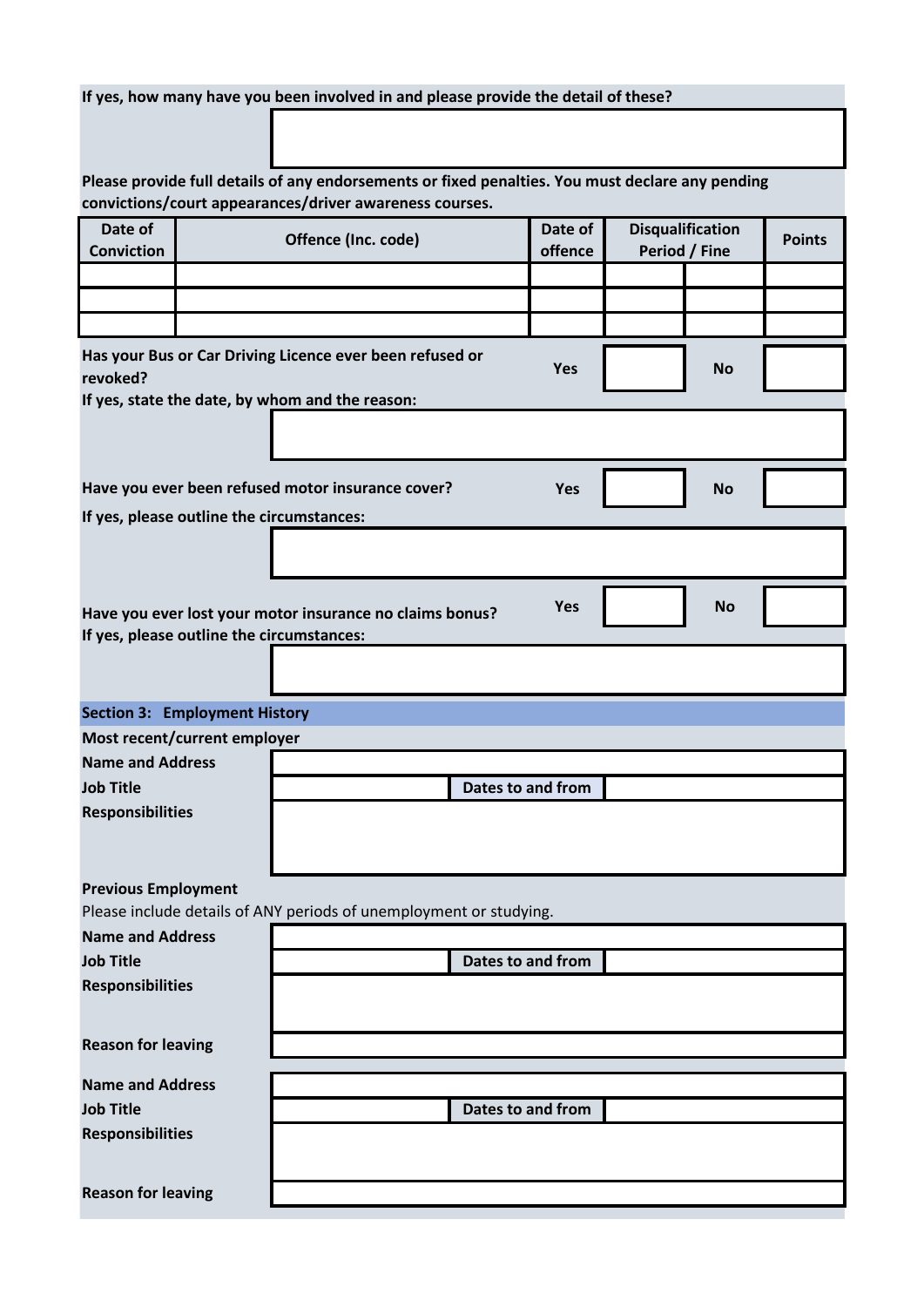| <b>Name and Address</b>                                                                         |                                                                                                         |  |  |  |  |
|-------------------------------------------------------------------------------------------------|---------------------------------------------------------------------------------------------------------|--|--|--|--|
| <b>Job Title</b>                                                                                | <b>Dates to and from</b>                                                                                |  |  |  |  |
| <b>Responsibilities</b>                                                                         |                                                                                                         |  |  |  |  |
|                                                                                                 |                                                                                                         |  |  |  |  |
| <b>Reason for leaving</b>                                                                       |                                                                                                         |  |  |  |  |
| <b>Section 4:</b><br><b>References</b>                                                          |                                                                                                         |  |  |  |  |
| Reference 1                                                                                     |                                                                                                         |  |  |  |  |
| <b>Name</b>                                                                                     | <b>Tel</b>                                                                                              |  |  |  |  |
| Address(inc. Eircode)                                                                           |                                                                                                         |  |  |  |  |
| <b>Email</b>                                                                                    | Relationship                                                                                            |  |  |  |  |
| <b>Reference 2</b>                                                                              |                                                                                                         |  |  |  |  |
| <b>Name</b>                                                                                     | Tel                                                                                                     |  |  |  |  |
| Address(inc. Eircode)                                                                           |                                                                                                         |  |  |  |  |
| <b>Email</b>                                                                                    | Relationship                                                                                            |  |  |  |  |
| If one of your referees is your current employer                                                |                                                                                                         |  |  |  |  |
| please indicate whether we may contact prior to a                                               | Yes<br><b>No</b>                                                                                        |  |  |  |  |
| job offer being made:                                                                           |                                                                                                         |  |  |  |  |
| <b>Section 5: Education and training history</b>                                                |                                                                                                         |  |  |  |  |
|                                                                                                 | Please give details of your formal education and training.                                              |  |  |  |  |
| <b>Name of institution</b>                                                                      |                                                                                                         |  |  |  |  |
| <b>Qualifications gained</b>                                                                    |                                                                                                         |  |  |  |  |
|                                                                                                 |                                                                                                         |  |  |  |  |
| <b>Name of institution</b>                                                                      |                                                                                                         |  |  |  |  |
| <b>Qualifications gained</b>                                                                    |                                                                                                         |  |  |  |  |
| Section 6 : Other work                                                                          |                                                                                                         |  |  |  |  |
| company/organisation including voluntary work?                                                  | If offered a position will you continue to work in any other<br>Yes<br>No                               |  |  |  |  |
|                                                                                                 | If yes please provide details below (the Company needs to ensure that any other work does not interfere |  |  |  |  |
| with your permanent job and the Working Time Act)                                               |                                                                                                         |  |  |  |  |
|                                                                                                 |                                                                                                         |  |  |  |  |
|                                                                                                 |                                                                                                         |  |  |  |  |
|                                                                                                 |                                                                                                         |  |  |  |  |
| Section 7: Relevant skills, experience and knowledge                                            |                                                                                                         |  |  |  |  |
| Please demonstrate how you feel you meet the requirements of the job by describing any relevant |                                                                                                         |  |  |  |  |
| knowledge, qualifications, skills and experiences.                                              |                                                                                                         |  |  |  |  |
|                                                                                                 |                                                                                                         |  |  |  |  |
|                                                                                                 |                                                                                                         |  |  |  |  |
|                                                                                                 |                                                                                                         |  |  |  |  |
|                                                                                                 | Please explain why you would like to join our company:                                                  |  |  |  |  |
|                                                                                                 |                                                                                                         |  |  |  |  |
|                                                                                                 |                                                                                                         |  |  |  |  |
|                                                                                                 |                                                                                                         |  |  |  |  |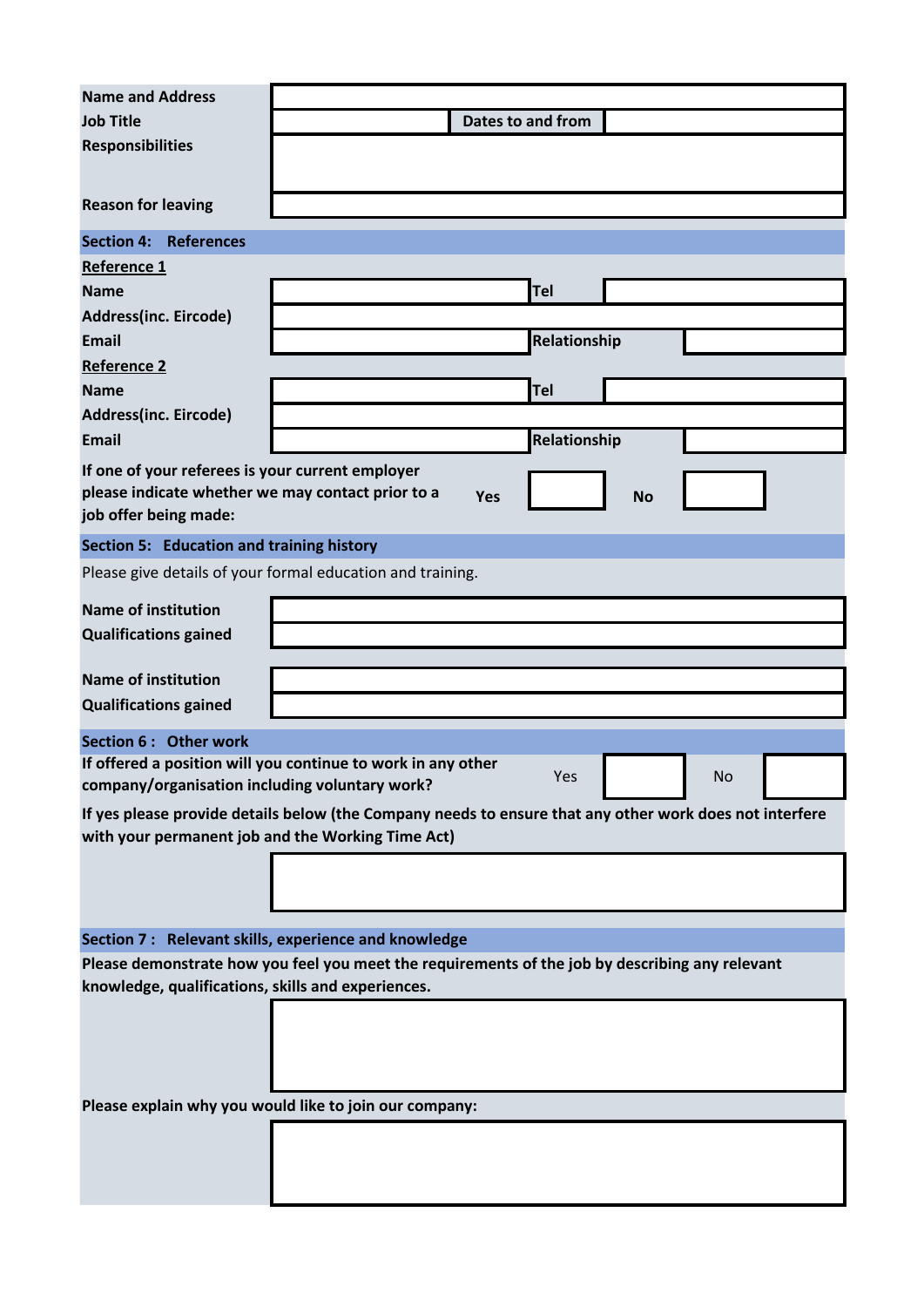| Please explain what you consider excellent customer service to be :                                                                                                                                                  |                                                                                      |            |  |           |  |
|----------------------------------------------------------------------------------------------------------------------------------------------------------------------------------------------------------------------|--------------------------------------------------------------------------------------|------------|--|-----------|--|
|                                                                                                                                                                                                                      |                                                                                      |            |  |           |  |
|                                                                                                                                                                                                                      |                                                                                      |            |  |           |  |
|                                                                                                                                                                                                                      |                                                                                      |            |  |           |  |
|                                                                                                                                                                                                                      | Please explain why safety is paramount in the public transport industry:             |            |  |           |  |
|                                                                                                                                                                                                                      |                                                                                      |            |  |           |  |
|                                                                                                                                                                                                                      |                                                                                      |            |  |           |  |
|                                                                                                                                                                                                                      |                                                                                      |            |  |           |  |
|                                                                                                                                                                                                                      |                                                                                      |            |  |           |  |
| Section 8: Working and Republic of Ireland eligibility                                                                                                                                                               |                                                                                      |            |  |           |  |
|                                                                                                                                                                                                                      | Are you eligible to take up full time permanent employment                           | <b>Yes</b> |  | <b>No</b> |  |
| in the Republic of Ireland?                                                                                                                                                                                          |                                                                                      |            |  |           |  |
|                                                                                                                                                                                                                      | Do you presently require a Visa or Work Permit to take up                            |            |  |           |  |
| employment in the Republic of Ireland?                                                                                                                                                                               |                                                                                      | Yes        |  | <b>No</b> |  |
|                                                                                                                                                                                                                      | If yes, what type of Visa or Work Permit do you have and are there any restrictions? |            |  |           |  |
|                                                                                                                                                                                                                      |                                                                                      |            |  |           |  |
|                                                                                                                                                                                                                      |                                                                                      |            |  |           |  |
|                                                                                                                                                                                                                      |                                                                                      |            |  |           |  |
| When does the current Visa or Work Permit expire?                                                                                                                                                                    |                                                                                      |            |  |           |  |
| Please enclose a copy of the Visa or Work Permit with your application, you will also be required to bring                                                                                                           |                                                                                      |            |  |           |  |
| your passport, Visa or birth certificate with you for checking at interview.                                                                                                                                         |                                                                                      |            |  |           |  |
| <b>Section 9: Security Declarations</b>                                                                                                                                                                              |                                                                                      |            |  |           |  |
|                                                                                                                                                                                                                      |                                                                                      |            |  |           |  |
|                                                                                                                                                                                                                      | Do you consent to participate in Garda vetting as required?                          | <b>Yes</b> |  | <b>No</b> |  |
|                                                                                                                                                                                                                      |                                                                                      |            |  |           |  |
| To the best of my knowledge and belief there is nothing in relation to my conduct, character or personal<br>background of any nature that would adversely affect the position of trust in which I would be placed in |                                                                                      |            |  |           |  |
| relation to children or vulnerable adults by virtue of my appointment to Wexford Bus.                                                                                                                                |                                                                                      |            |  |           |  |
|                                                                                                                                                                                                                      |                                                                                      |            |  |           |  |
| If yes, please declare:                                                                                                                                                                                              |                                                                                      |            |  |           |  |
|                                                                                                                                                                                                                      |                                                                                      |            |  |           |  |
|                                                                                                                                                                                                                      | Have you ever been convicted, imprisoned, fined or cautioned                         |            |  |           |  |
| the peace?                                                                                                                                                                                                           | for any offence other than motoring, or bound over to keep                           | Yes        |  | <b>No</b> |  |
|                                                                                                                                                                                                                      |                                                                                      |            |  |           |  |
| If yes, please provide details of any unspent convictions (spent convictions within the meaning of the                                                                                                               |                                                                                      |            |  |           |  |
| Criminal Justice (Spent Convictions and Certain Disclosures) Act 2016 do not need to be disclosed).                                                                                                                  |                                                                                      |            |  |           |  |
|                                                                                                                                                                                                                      |                                                                                      |            |  |           |  |
|                                                                                                                                                                                                                      |                                                                                      |            |  |           |  |
| Have you ever met with an accident, or received                                                                                                                                                                      |                                                                                      |            |  |           |  |
|                                                                                                                                                                                                                      | compensation under employer's liability, or suffered from an                         | <b>Yes</b> |  | <b>No</b> |  |
| industrial disease? If yes please give details                                                                                                                                                                       |                                                                                      |            |  |           |  |
|                                                                                                                                                                                                                      |                                                                                      |            |  |           |  |
|                                                                                                                                                                                                                      |                                                                                      |            |  |           |  |